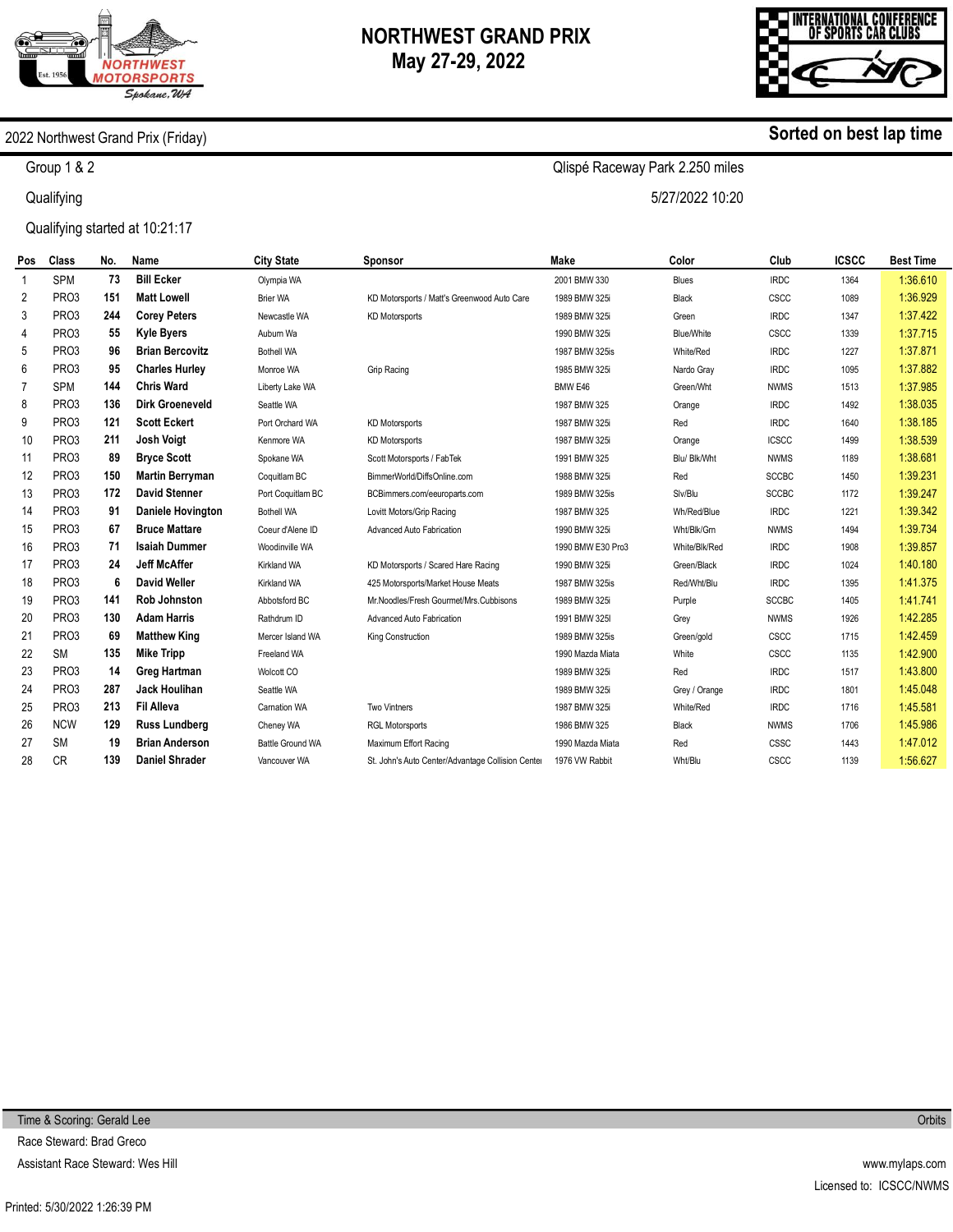

# **NORTHWEST GRAND PRIX May 27-29, 2022**

Qlispé Raceway Park 2.250 miles

5/27/2022 09:00



**Sorted on best lap time**

### 2022 Northwest Grand Prix (Friday)

Group 4 & 5

**Qualifying** 

Qualifying started at 8:58:18

| <b>Pos</b> | Class           | No. | Name                           | <b>City State</b>       | <b>Sponsor</b>                         | Make                    | Color         | Club         | <b>ICSCC</b> | <b>Best Time</b> |
|------------|-----------------|-----|--------------------------------|-------------------------|----------------------------------------|-------------------------|---------------|--------------|--------------|------------------|
|            | GT <sub>1</sub> | 42  | <b>Crellin (Chris) Pauling</b> | <b>Richland WA</b>      | Berkshire Hathaway HomeServices        | 2006 Chevrolet Corvette | Blue          | <b>IRDC</b>  | 1720         | 1:31.308         |
| 2          | EIP             | 162 | <b>Adam Achepohl</b>           | Monroe OR               | Gemini Concrete Pumping                | 1987 Porsche 944        | Grey          | CSCC         | <b>SCCA</b>  | 1:36.432         |
| 3          | <b>SE46</b>     | 73  | <b>Bill Ecker</b>              | Olympia WA              |                                        | 2001 BMW 330            | <b>Blues</b>  | <b>IRDC</b>  | 1364         | 1:37.058         |
| 4          | <b>SE46</b>     | 19  | <b>Michael Conatore</b>        | <b>Richland WA</b>      | AAF/Zorich Performance                 | 2001 BMW 330Ci          | Blue          | <b>NWMS</b>  | 1019         | 1:37.634         |
| 5          | <b>SE46</b>     | 144 | <b>Chris Ward</b>              | Liberty Lake WA         |                                        | BMW E46                 | Green/Wht     | <b>NWMS</b>  | 1513         | 1:37.876         |
| 6          | CT4             | 96  | <b>Brian Bercovitz</b>         | <b>Bothell WA</b>       |                                        | 1987 BMW 325is          | White/Red     | <b>IRDC</b>  | 1227         | 1:38.566         |
|            | CT4             | 211 | Josh Voigt                     | Kenmore WA              | <b>KD Motorsports</b>                  | 1987 BMW 325i           | Orange        | <b>ICSCC</b> | 1499         | 1:38.605         |
| 8          | CT4             | 136 | <b>Dirk Groeneveld</b>         | Seattle WA              |                                        | 1987 BMW 325            | Orange        | <b>IRDC</b>  | 1492         | 1:38.656         |
| 9          | CT4             | 91  | Daniele Hovington              | <b>Bothell WA</b>       | Lovitt Motors/Grip Racing              | 1987 BMW 325            | Wh/Red/Blue   | <b>IRDC</b>  | 1221         | 1:38.877         |
| 10         | CT4             | 67  | <b>Bruce Mattare</b>           | Coeur d'Alene ID        | Advanced Auto Fabrication              | 1990 BMW 325i           | Wht/Blk/Grn   | <b>NWMS</b>  | 1494         | 1:39.523         |
| 11         | C <sub>T4</sub> | 71  | <b>Isaiah Dummer</b>           | Woodinville WA          |                                        | 1990 BMW E30 Pro3       | White/Blk/Red | <b>IRDC</b>  | 1908         | 1:39.704         |
| 12         | CT4             | 172 | <b>David Stenner</b>           | Port Coquitlam BC       | BCBimmers.com/eeuroparts.com           | 1989 BMW 325is          | Slv/Blu       | <b>SCCBC</b> | 1172         | 1:39.714         |
| 13         | CT4             | 24  | <b>Jeff McAffer</b>            | <b>Kirkland WA</b>      | KD Motorsports / Scared Hare Racing    | 1990 BMW 325i           | Green/Black   | <b>IRDC</b>  | 1024         | 1:39.730         |
| 14         | CT4             | 150 | <b>Lester Soman</b>            | Garibaldi Highlands BC  |                                        | 1988 BMW 325i           | <b>RED</b>    | <b>SCCBC</b> | 1602         | 1:39.749         |
| 15         | CT4             | 141 | <b>Rob Johnston</b>            | Abbotsford BC           | Mr.Noodles/Fresh Gourmet/Mrs.Cubbisons | 1989 BMW 325i           | Purple        | <b>SCCBC</b> | 1405         | 1:40.182         |
| 16         | EIP             | 130 | <b>Adam Harris</b>             | Rathdrum ID             | Advanced Auto Fabrication              | 1991 BMW 325I           | Grey          | <b>NWMS</b>  | 1926         | 1:42.805         |
| 17         | CT4             | 69  | <b>Matthew King</b>            | Mercer Island WA        | King Construction                      | 1989 BMW 325is          | Green/gold    | CSCC         | 1715         | 1:43.647         |
| 18         | <b>NCW</b>      | 07  | <b>Jake Pratt</b>              | Snoqualmie WA           |                                        | 1987 BMW 325i           | White         | <b>IRDC</b>  | 1923         | 1:47.320         |
| 19         | <b>NCW</b>      | 287 | John Houlihan                  | Seattle WA              |                                        | 1989 BMW 325i           | Grey / Orange | <b>IRDC</b>  | 1801         | 1:50.163         |
| 20         | <b>ITA</b>      | 191 | <b>Brian Anderson</b>          | <b>Battle Ground WA</b> | Maximum Effort Racing                  | 1990 Mazda Miata        | Red           | CSSC         | 1443         | 1:51.323         |
| 21         | <b>NCW</b>      | 110 | John Jensen                    | <b>RICHLAND WA</b>      |                                        | howe chassis howe       | white         | CSCC         | 1719         | 1:55.424         |